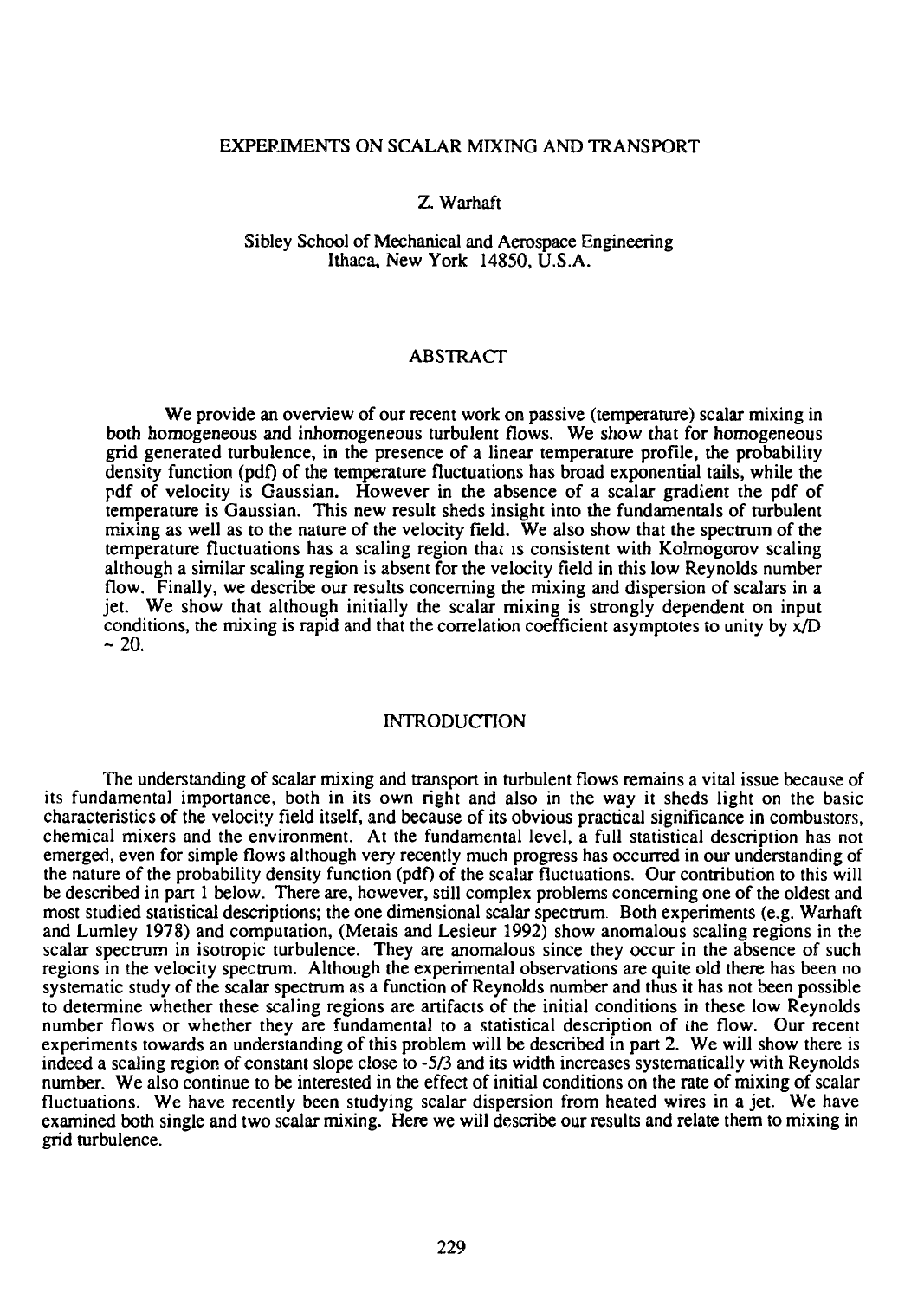Thus our paper is concerned with three distinct topics: the pdf of passive scalar fluctuations, the spectrum of scalar fluctuations, and mixing and transport in a jet. Necessarily, because of space, only a brief summary can be provided and the reader is referred to Jayesh and Warhaft (1992, 1993), Warhaft (1992) and Tong and Warhaft (1993) for details, including descriptions of experimental apparatus.

# 1. THE PROBABILITY DENSITY FUNCTION (PDF) OF A PASSIVE SCALAR IN GRID TURBULENCE

Until our recent study (Jayesh and Warhaft 1991, 1992) there appeared to be no published experimental data on the details of the passive scalar pdf in homogeneous isotropic turbulence, particularly its tails that describe the higher-order moments. Possibly, this is due to it having been assumed that the scalar fluctuations are purely Gaussian, reflecting the velocity field, which early on was shown to have a Gaussian pdf, at least up to the fourth moment. Perhaps more pertinently, there has been no theory (until recently, see below) that suggested universality in the tails of the scalar pdf and thus experimental motivation has been lacking.

The principal impetus for our study came from the theory of Pumir, Shraiman and Siggia (1991). They argued, using a one-dimensional phenomenalogical model for a passive scalar advected by turbulence, that in the presence of a mean scalar gradient, the scalar pdf will have exponential tails but in the absence of the gradient (i.e. with uniform mean temperature) the scalar will have a Gaussian pdf. The two techniques we have developed over the years (the *mandoline,* Warhaft and Lumley (1978) and the *toaster* Sirivat and Warhaft 1983) were ideal to test their theory since the *mandoline* provides temperature flucty tions without a mean temperature gradient while the *toaster* can produce a linear temperature gradient. In our experiment (Jayesh and Warhaft 1991, 1992) we systematically varied the Reynolds number and other flow parameters.



Figure 1 a) Pdf's of longitudinal velocity, u. Lower curves are at  $x/M = 4$ , upper curve is at  $x/M = 62.4$ . The solid line is Gaussian. The upper curve has been shifted one decade with respect to the lower one. b) Pdf of temperature at various  $x/M$  U=8.9 m/sec,  $\beta$ =6.06 K/m. M=2.5 cm.<br>O:x/M=36.4: $\Gamma$ :x/M=62.4: $\Omega$ :x/M=82.4: $X$ x/M=102.4: $\Delta$ x/M=132.4. Each curve has been  $0: x/M=36.4; \square: x/M=62.4; \diamondsuit: x/M=82.4; X x/M=102.4; \triangle x/M=132.4.$ shifted one decade with respect to the lower one. A Gaussian curve is shown at x/M=36.4 and a straight line fit to the tails ( $\left(\frac{1}{2}\right)$ ) is shown at x/M=82.4. Here U is the mean speed,  $\beta$  is the temperature gradient and M is the mesh length. The pdf's have been nonnalized by the tempeature rms,  $\theta'$ . Reproduced from Physics of Fluids A.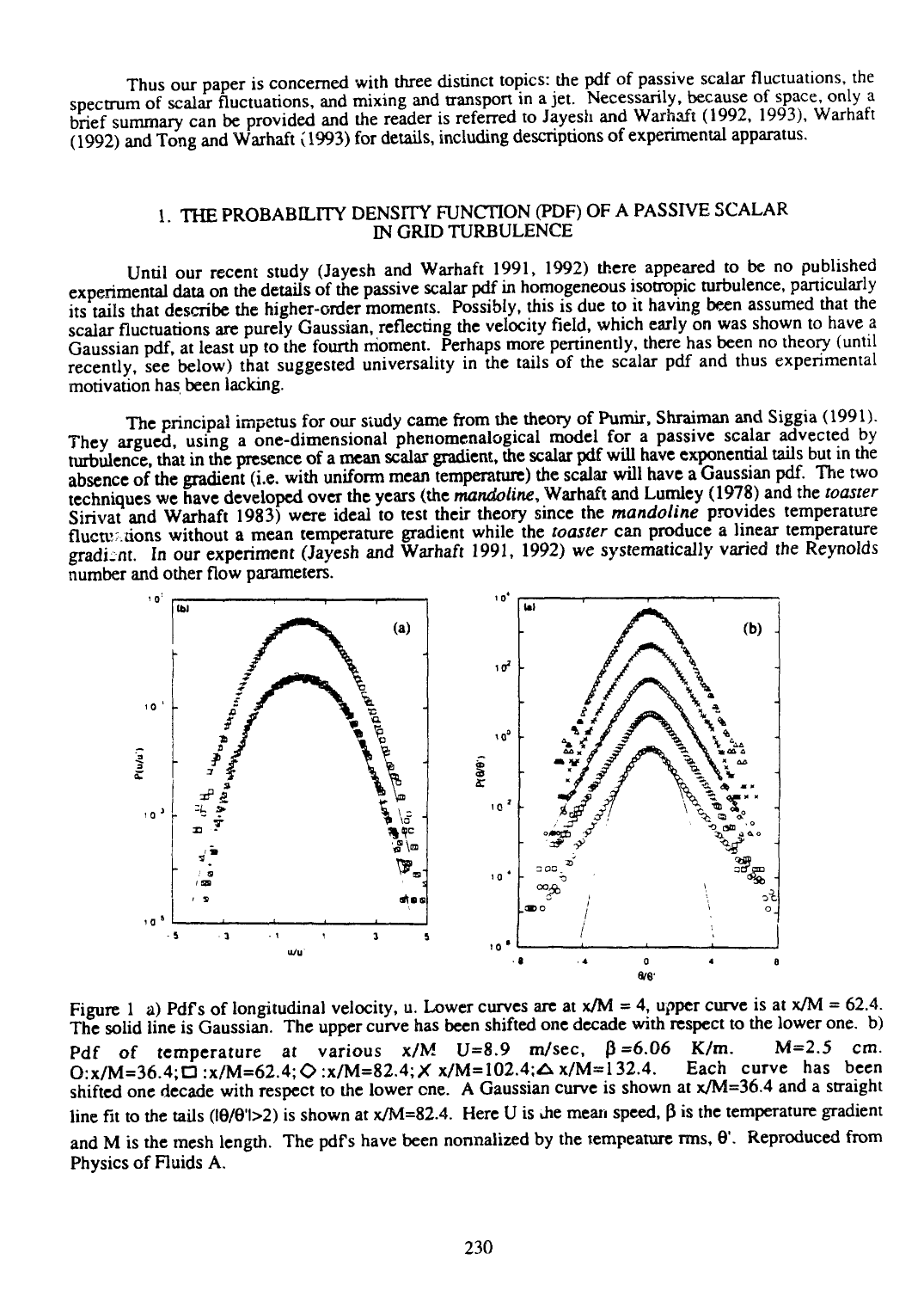Figure 1 shows the velocity pdf and the temperature pdf in the presence of a mean scalar gradient. While the velocity pdf is Gaussian deep into its tails (note the logarithmic plot) the scalar pdf is distinctly non-Gaussian, showing exponential tails (linear on the log plot). Our study has shown that these tails weaken slightly with downstream distance (Figure lb) but always remain broader than Gaussian. They were observed in the integral scale Reynolds number,  $Re_l$ , range  $60 < Re_l$ ,  $< 1100$ . On the other hand, in the absence of a mean gradient, the scalar pdf is close to Gaussian (Jayesh and Warhaft 1992). The qualitative difference between the gradient and no gradient case appears to provide confirmation of the Pumir, Shraiman, Siggia theory and, for the gradient case are consistent with recent work of Gollub et al. (1991) and Kerstein (1991).

We have also studied other statistics such as the conditional scalar dissipation rate, the pdf of the temperature derivative and the effect of filtering on the scalar pdf. These are described in Jayesh and Warhaft (1992).

Our findings should have particular significance in the fields of turbulent mixing and combustion since they show, for the linear profile case, that enhanced thermal dissipation occurs in the presence of the large, rare temperature fluctuations that are responsible for the extended tails of the pdf. Thus more rapid smearing (mixing at the molecular level) will occur, enhancing reaction and combustion rates.

## 2. TEMPERATURE SPECTRA IN GRID TURBULENCE

The Corrsin-Obukhov (Corrsin 1957, Obukhov 1949) extension of the Kolmogorov (1941) similarity theory shows that for high Reynolds numbers the spectrum of a passive scalar in the inertial subrange has the form

$$
E_{\theta}(k) = \beta \varepsilon^{-1/3} \varepsilon_{\theta} k^{-5/3}
$$
 (1)

Here E<sub>0</sub>(k) is the one dimensional spectrum defined by  $\overline{\theta}^2 = \int E_0(k)dk$  where  $\overline{\theta}^2$  is the scalar variance and k is the wave number in the x direction;  $\beta$  is a universal constant and  $\epsilon$  and  $\epsilon_{\beta}$  are the average dissipation

rate of energy and average rate at which  $\overline{\theta^2}$  is smeared at the molecular diffusive scale respectively. Measurements indeed show scaling regions but their slope is dependent on the type of flow and the Reynolds number. Sreenivasan (1991) has compiled various data from shear flow experiments (wakes and jets and boundary layers, both in the laboratory and in the field) and shows that the scalar scaling exponent increases from about 1.3 for a micro-scale (Taylor) Reynolds number, Rex, of about 200 to about 1.63 at  $Re\lambda = 2000$ . The data seem to suggest an asymptotic limit of -5/3 although the Reynolds numbers have not been high enough to properly confirm this. It appears that for these strongly anisotropic shear flows *R\* must be significantly greater than 2000 before a locally isotropic region is sufficiently well established to fulfill the similarity requirements of the Kolmogorov-Corrsin-Obukhov theory.

Recently we (Jayesh and Warhaft 1991, 1992) have employed both the *toaster* and the *mandoline* to study passive scalar fluctuations (principally the scalar probability density function (pdf) and related statistics) in grid turbulence. In that work, for the mean gradient experiment, we varied the mean speed, U, and the mesh length M thereby varying the integral scale Reynolds number, Re<sub>l</sub> from 60 to 1,100. Here  $Re \equiv u / v$  where u is the rms longitudinal velocity, l is the turbulence integral scale (close in value to the mesh length, M) and  $\nu$  is the kinematic viscosity. This corresponds to a significant (but modest) variation of the micro-scale Reynolds number,  $R_{\lambda}$ , ( $= u\lambda/v$ , where  $\lambda$  is the Taylor micro-scale) from approximately 30 to 130. These experiments have provided a broad data set from which passive temperature spectra, as a function of Reynolds number, can be studied.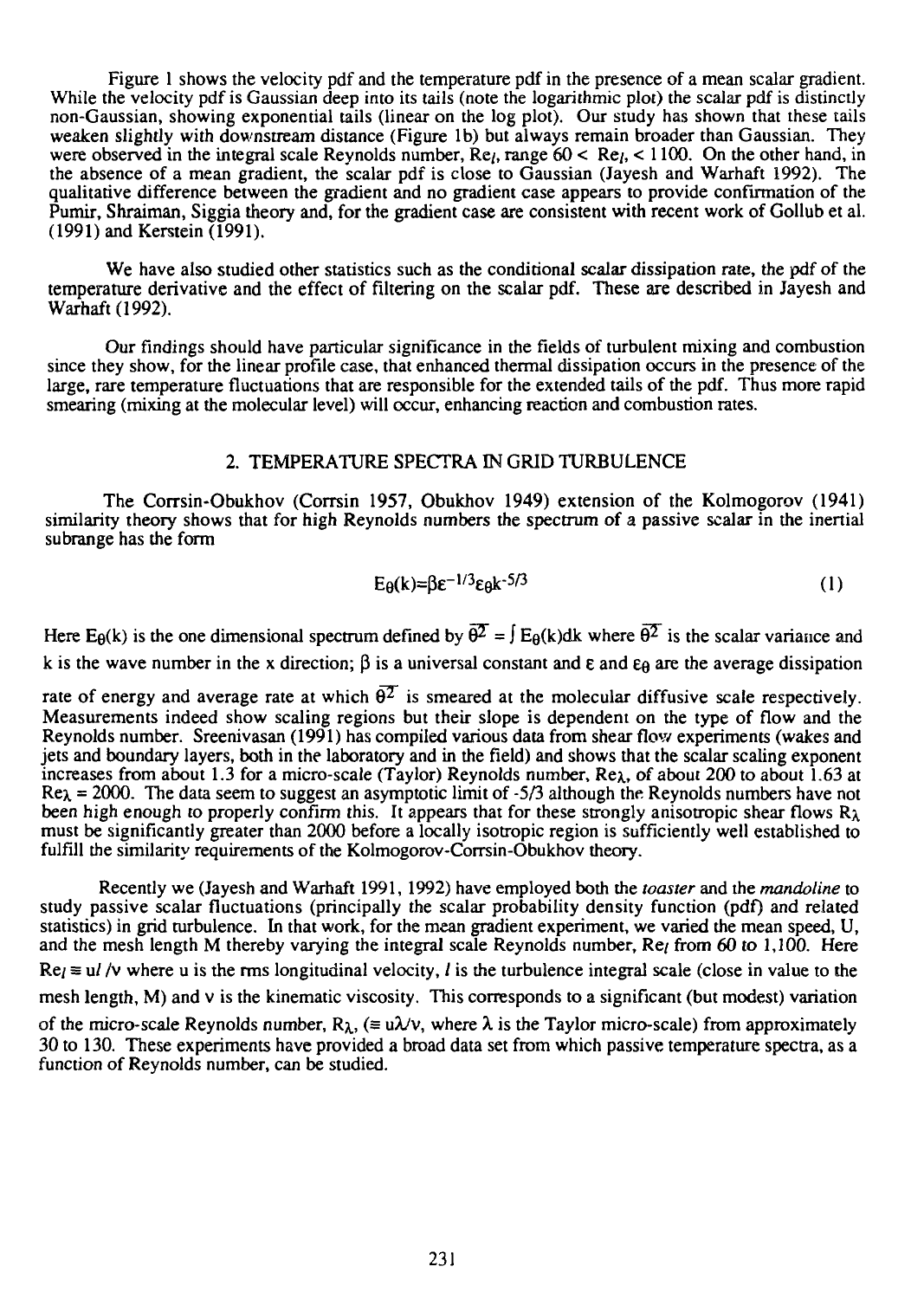Figure 2(a) shows four temperature spectra, for different Reynolds numbers, using the *toaster* to generate the passive thermal fluctuations (i.e., in the presence of a mean temperature gradient). The Reynolds numbers are given in the figure caption. The spectra show that there is a scaling region (a region of constant slope on a log-log plot) and that it increases with width as the Reynolds number increases.



Figure 2 Temperature spectra in grid turbulence with a linear (passive) tempeature gradient, a) "Raw" spectra, b) spectra of a) multiplied by  $f<sup>n</sup>$  where n is the slope of the scaling region in a). The Reynolds number for the four spectra are (i)  $Re_l = 856$ , (ii)  $Re_l = 282$ , (iii)  $Re_l = 67$ , (iv)  $Re_l = 59$ .

In order to more clearly display the scaling region we multiplied the ordinate of the raw spectra of Figure 1(a) by  $f^n$  (where f is the frequency and n is the scaling exponent). These spectra are shown in Figure 2(b). We determined n by fitting a least square best fit straight line to the scaling region of the raw spectra of Figure 2(a). The scaling region must be horizontal in the plot  $f^n \phi_0(f)$  if the choice of n is correct. Figure 2(b) shows a clear scaling region of more than a decade for the high Re/ cases and no scaling region for the lowest Re<sub>l</sub> case.

Figure 3 shows n as a function of Reynolds number for all of our experiments. Although there is quite a bit of scatter within each experiment (for a fixed Re<sub>M</sub>), it is quite apparent that n does not have an overall variation with Reynolds number: its value for all the data was found to be 1.58 with a standard deviation of 0.07. Given the scatter the result is not inconsistent with the Kolmogorov scaling value of 1.67.

The data set of Figure 3 is mainly from the *toaster* experiments, for which there is a linear temperature profile. However we also obtained one data set for the *mandoline* and this gives the same scaling exponent as the toaster data (Figure 3). Note that although the velocity field is isotropic in both cases, the thermal field is not; for the mean gradient there is a heat flux and thus large scale anisotropy in the thermal field (Sirivat and Warhaft, 1983) while for the *mandoline* there is no heat flux (no mean gradient), suggesting approximate isotropy for the large scale thermal field (Warhaft and Lumley 1978). The same value of n obtained from these two different ways of creating the thermal field suggest it is the large scale structure of the velocity field (rather than the thermal field) that is relevant in determining the slope in the scaling region.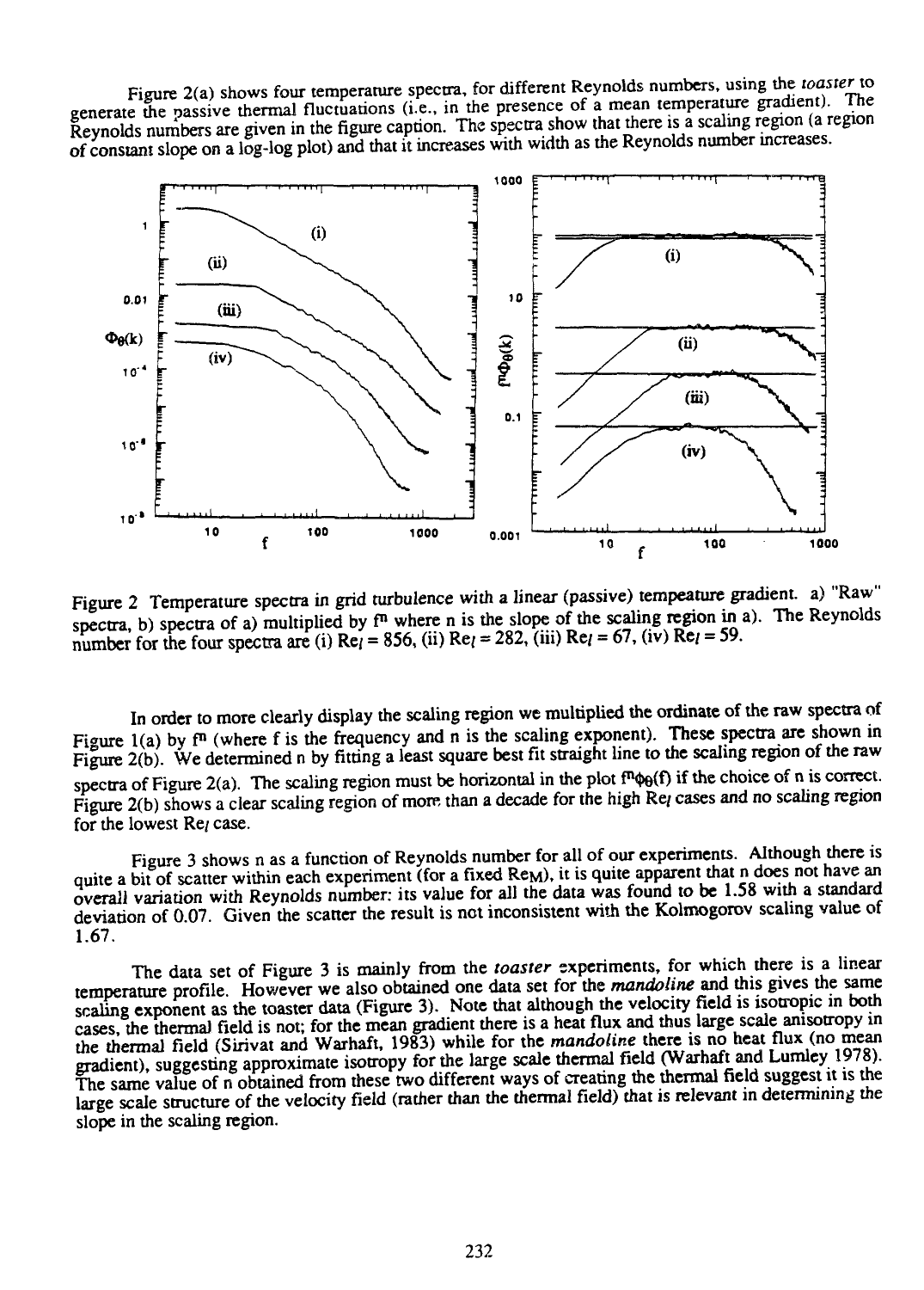The width of the scaling region for all of our data as a function of Reynolds number is shown in Figure 4. The monotonic increase of the width with Reynolds number is consistent with fundamental notions of scaling (e.g. Tennekes and Lumley, Chapter 8) and implies that our data are not "anomalous" as was earlier thought from measurements done at a single Reynolds number. Note that here too, the mandoline data are consistent with the *toaster* data. Kolmogorov scaling shows mat the width of the scaling region should increase as  $\text{Re}$ <sup>3/4</sup> since  $l/\eta \sim \text{Re}$ <sub>1</sub><sup>3/4</sup> where l is the integral scale and  $\eta$  is the dissipation scale (note for our experiment of Prandtl number 0.7,  $\eta_{\theta} \sim \eta$  where is the thermal smearing scale). We have plotted a line of slope 0.75 on Figure 4 and it reasonably represents the trend in the data, given its scatter.



Figure 3. The slope of the scaling region for all experiments as a function of Re<sub>l</sub>. The mean value is 1.58 (solid line). It is within one standard deviation of the Kolmogorov value of 5/3. The S symbols are for no tempeature gradient (mandoline), all other symbols are for the toaster.



Figure 4. The width of the scaling region as a function of Re<sub>l</sub>. The solid line has a slope of 0.75, the value predicted using Kolmogorov scaling:  $l/\eta \sim Re_l^{0.75}$ .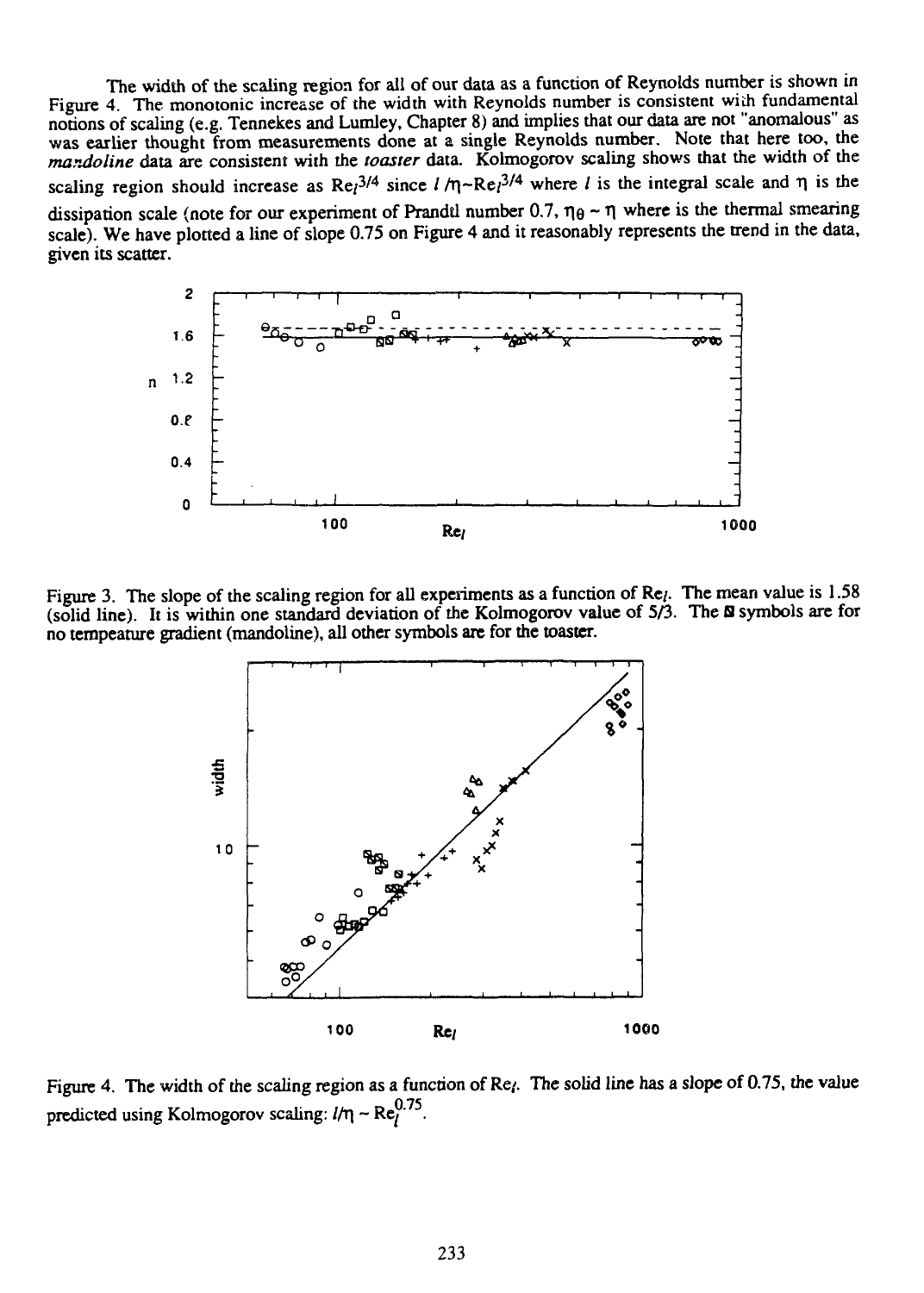### 3. THERMAL DISPERSION AND MIXING IN A JET

Despite the importance of turbulent mixing in a jet, there appears to be no previous work on diffusion and dispersion from point or line sources; all previous experiments have introduced the scalar evenly throughout the flow (e.g. heating the jet (Corrsin and Uberoi 1980) or having a jet of pure species A mixing with the surroundings of pure species B (Dowling and Dimotakis 1990)). Thus there has been no information on how quickly one or two species mix in such a flow, an issue of fundamental importance. Here we extend the inference method of Warhaft 1984, which consisted of placing two line sources in grid turbulence, to placing two circular thin heated wire rings in a jet (Figure 5a). A single wire ring is analagous to a single line source; from it we can determine how long the fluctuations take to smear and fill the whole jet. Two line sources (or rings) enable us to determine, by inference, the cross correlation between the fluctuations, thereby providing information on the mixing rate of two independent species (Fig. 5b).



Figure 5a) Side and plan view of the jet of diameter D showing the fine wire rings (of diameters  $d_1$  and d2). The rings were placed concentrically above the jet, both in the same plane. They were suspended in the flow by means of their leads which were held by a clamp, outside the  $\frac{1}{2}$ . The wires for the rings were 0.127 mm nichrome. b) Instantaneous thermal fields for two thermal line sources in a turbulent flow showing the region of overlap or interference (hatched region). This situation was studied by Warhaft 1984. Here we present the jet analogue using two fine wire rings.

As in our previous studies (Warhaft 1981, 1984) the cross correlation, p, between the thermal fields coming from each ring is determined by operating ring 1 and ring 2 separately and then operating them together. Under the assumptions of statistical stationarity, and that the scalar fields are passive, we determine the cross correlation from the relation

$$
\rho = (\theta_0^2 - \overline{\theta_1^2} - \overline{\theta_2^2}) / 2 (\overline{\theta_1^2})^{1/2} (\overline{\theta_2^2})^{1/2}
$$
 (2)

where  $\theta_h^2 = (\theta_1 + \theta_2)^2$  is the variance with both rings operating and  $\theta_1^2$  and  $\theta_2^2$  are the variances of each ring operating separately. Figure 5b shows a sketch of a region of overlap (mixing of 2 scalars) for 2 line sources. Our interest is in determining  $\rho$  for this region, when two rings are used to generate the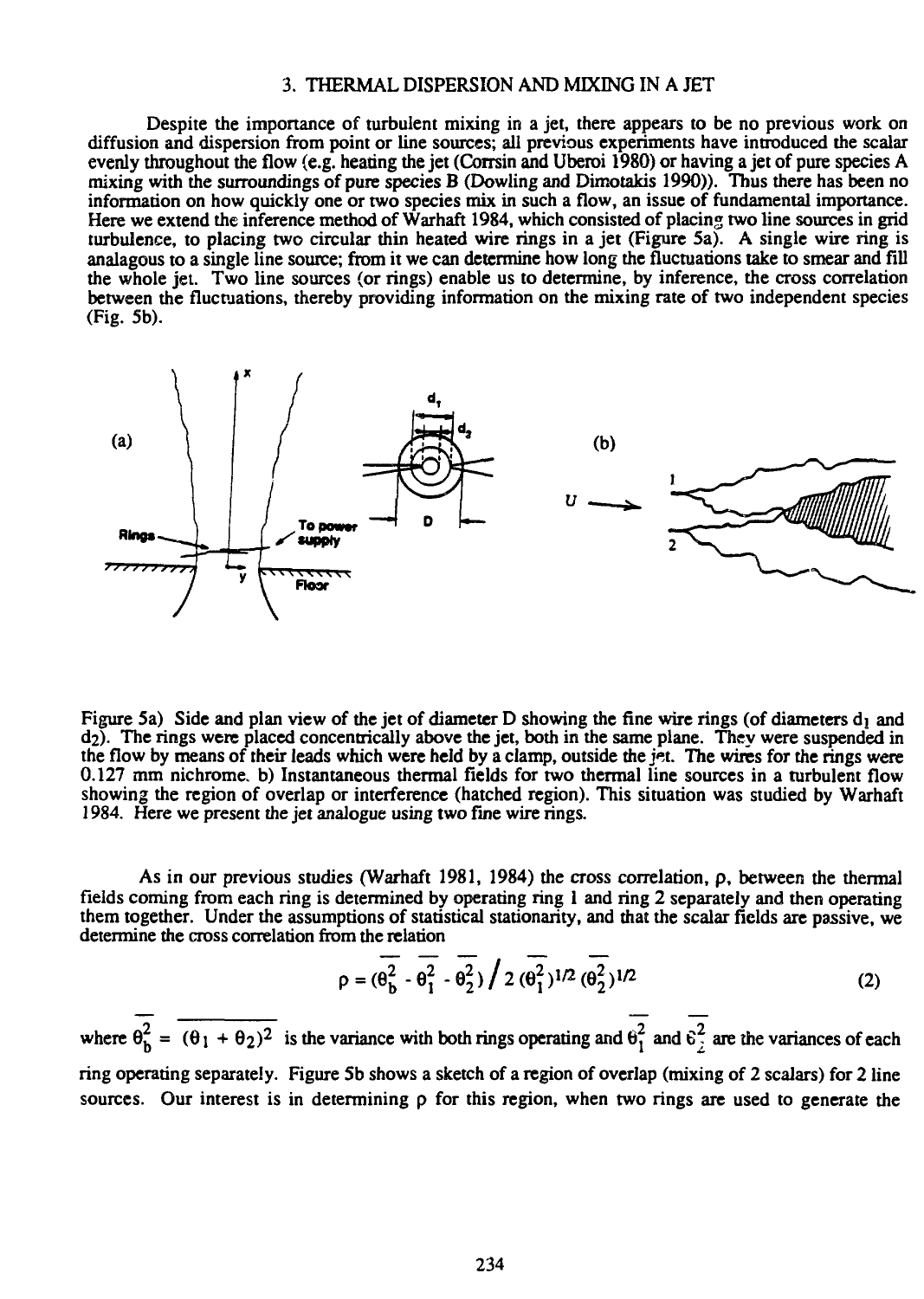thermal field (Figure 5a). A practical realization of our experiment would be two species in concentric pipes, mixing in a jet formation (Kerstein 1990).

We have carried out a systematic investigation of ring placement which was varied relative to the jet exit, and of Reynolds number. We have also studied the effect of the rings on the flow since they tend to slightly suppress the velocity fluctuations by inhibiting vortex paring. Our studies will be reported in Tong and Warhaft 1993. Here we show the effect of initial conditions on the evolution of p and compare it to grid turbulence.

Figure 6a shows  $\rho$  vs.  $x/D$  (where D is the jet diameter) for rings placed concentrically at  $x/D=9$ , i.e. at the beginning of the turbulent region. D for the jet was 30mm and the Reynolds number was 18,000. Notice that in spite of the large early differences in p, they all asymptote to unity very quickly, by

about x/D = 20, which is equivalent to an eddy turn over time  $S \equiv \int \frac{dX/U}{f/m}$  of about 2. (Here U and **I**  $\begin{bmatrix} x_0 & \overline{l/u} \\ x_0 & \overline{l/u} \end{bmatrix}$ 

u are the mean and fluctuating velocity respectively  $l$ , is the integral scale and  $x_0$  is the virtual jet origin). On the other hand, in grid generated turbulence, without mean shear, the evolution time for  $\rho$  is v-ry long. Figure 6b compares the jet to the grid turbulence. Notice for comparable wire spacing complete mixing has not occurred by 4 eddy turn over times for the grid turbulence showing the important role of mean shear (and anisotropy) in the mixing process.

A systematic study of the evolution of  $\rho$  as well as temperature spectra and cospectra, pdf's and conditional dissipation is given in Tong and Warhaft 1993.



Figure 6a)  $\rho$  vs. x/D and S (the eddy turnover time) for the rings placed at x/D=9 for a 3 cm jet, Re $= 1.8$  x 10<sup>4</sup>. The ring diameters for the circles are 35 and 40 mm, for the triangles they are 30 and 40 mm, and for the squares they are 20 and 40 mm. b) The data for the circles and squares of part a) compared with experiments carried out in grid turbulence for comparable wire spacing i.e. for comparable d// where d is the distance between the wires and  $l$  is the integral scale of the turbulence (Warhaft 1984).

### ACKNOWLEDGEMENTS

I am grateful to my students Jayesh and Chenning Tong and to Edward Jordan for technical assistance. The work was supported by the Department of Energy, Basic Energy Sciences under Grant DE-FG02-88ER13929.